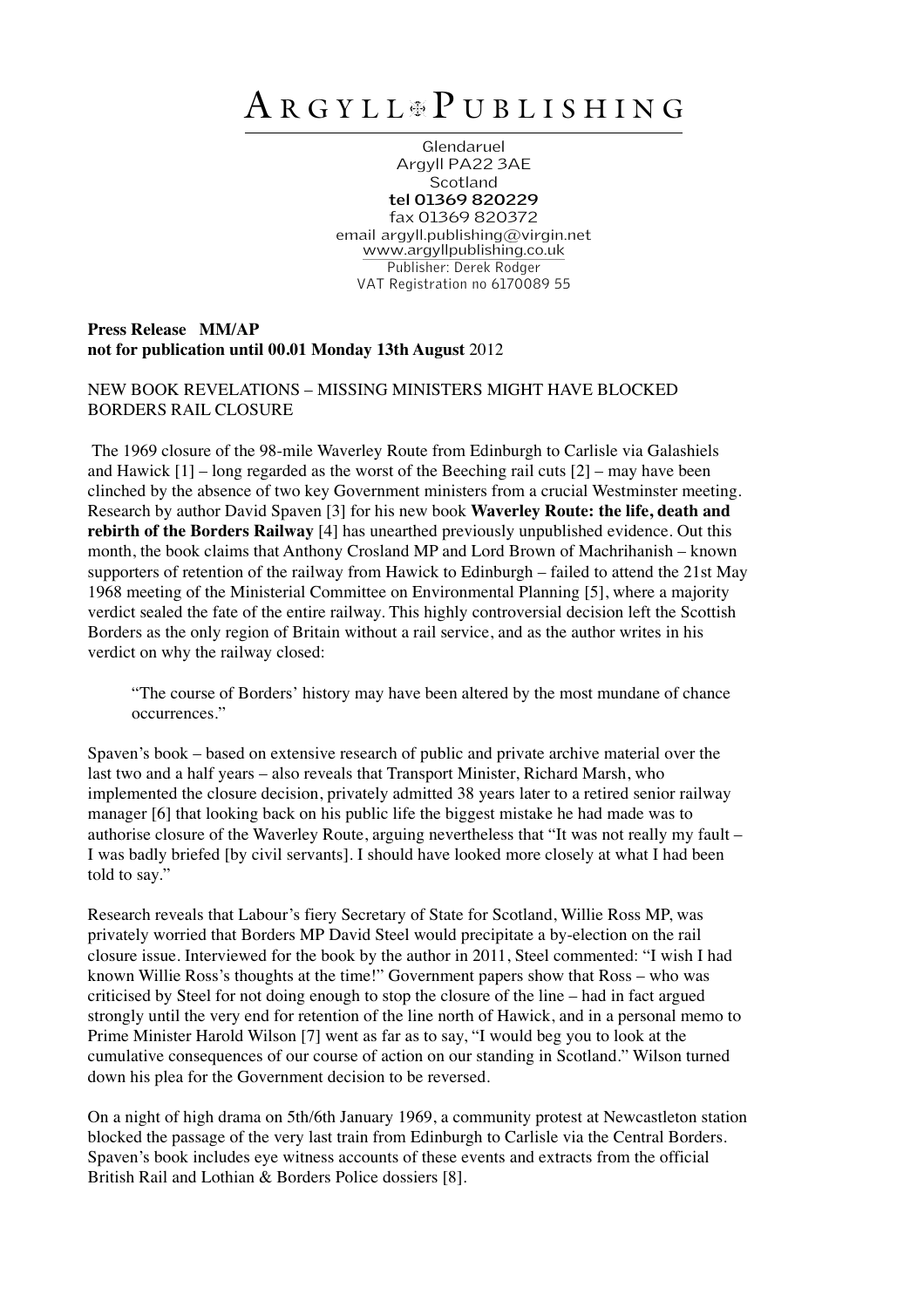**Waverley Route: the life, death and rebirth of the Borders Railway** traces the story from the 1963 publication of the Beeching Report through closure to the later campaigns to re-open the line [9], culminating in the planned opening of the new Borders Railway from Edinburgh to Tweedbank in 2014-15 [10]. The author criticises the failure of government to protect the solum (trackbed) of the abandoned railway from the early 1970s to the mid 1990s – allowing encroachment by new roads and housing developments – and cites evidence that this has added up to 40% to the cost of re-opening the line.

Spaven says that the Borders Railway will be a record-breaker – the longest line to open in Scotland since the Fort William-Mallaig railway in 1901, and the longest rail re-opening project in modern British history. However, while strongly welcoming the return of the railway which "will be an astonishing achievement for a prospect which was dismissed by all but a handful of rail visionaries just 20 years ago", he urges campaigners to keep pressing for improvements in the design of the new railway:

"The Borders Railway will transform the quality of public transport between Galashiels and Edinburgh, but rail campaigners are right to be worried by rumours that Transport Scotland [11] is seeking capital cost savings by reducing the proportion of double track on the route – leading to Tweedbank-Edinburgh journey times being extended from 55 minutes to an hour or more. And the current plans for the Tweedbank terminus mean it will not have enough track capacity to accommodate tourist charter trains bringing hundreds of thousands of pounds worth of additional visitor spend every year into the Borders economy."

## ENDS

MORE INFO – David Spaven on 0131-447-7764 or 07917-877399

– Derek Rodger (Agyll Publishing) on 01369 820229

## NOTES FOR EDITORS:

[1] The double-track Waverley Route from Edinburgh to Carlisle via Midlothian, Galashiels, Melrose, St Boswells, Hawick, Newcastleton and Longtown was closed on 6th January 1969.

[2] The 'Beeching cuts' refer to the extensive programme of rail closures implemented by the UK Government following the 1963 publication of **The Reshaping of British Railways** report by Dr Richard Beeching, Chairman of the British Railways Board. Only one line longer than the Waverley Route was closed – the Great Central Railway in England – and the closure of the railway through the Borders left Hawick and Galashiels further from the rail network than any other towns of their size across Britain.

[3] David Spaven is a rail freight consultant by profession and has spent his working life in and around the railway industry. His first book – the highly-acclaimed **Mapping the Railways** – was published by HarperCollins in 2011, and his follow-up volume **Britain's Scenic Railways** is published by HarperCollins in September 2012.

[4] **Waverley Route: the life, death and rebirth of the Borders Railway** (collector's edition hardback 288pages £20; paperback 256 pages £14.99) is published by Argyll Publishing on 29th August 2012. Review copies are available from Derek Rodger on 01369 8202229 or derek.rodger@btconnect.com .

[5] The Ministerial Committee on Environmental Planning – which was in fact more concerned with economic impacts – took decisions on only the most controversial of rail closures.